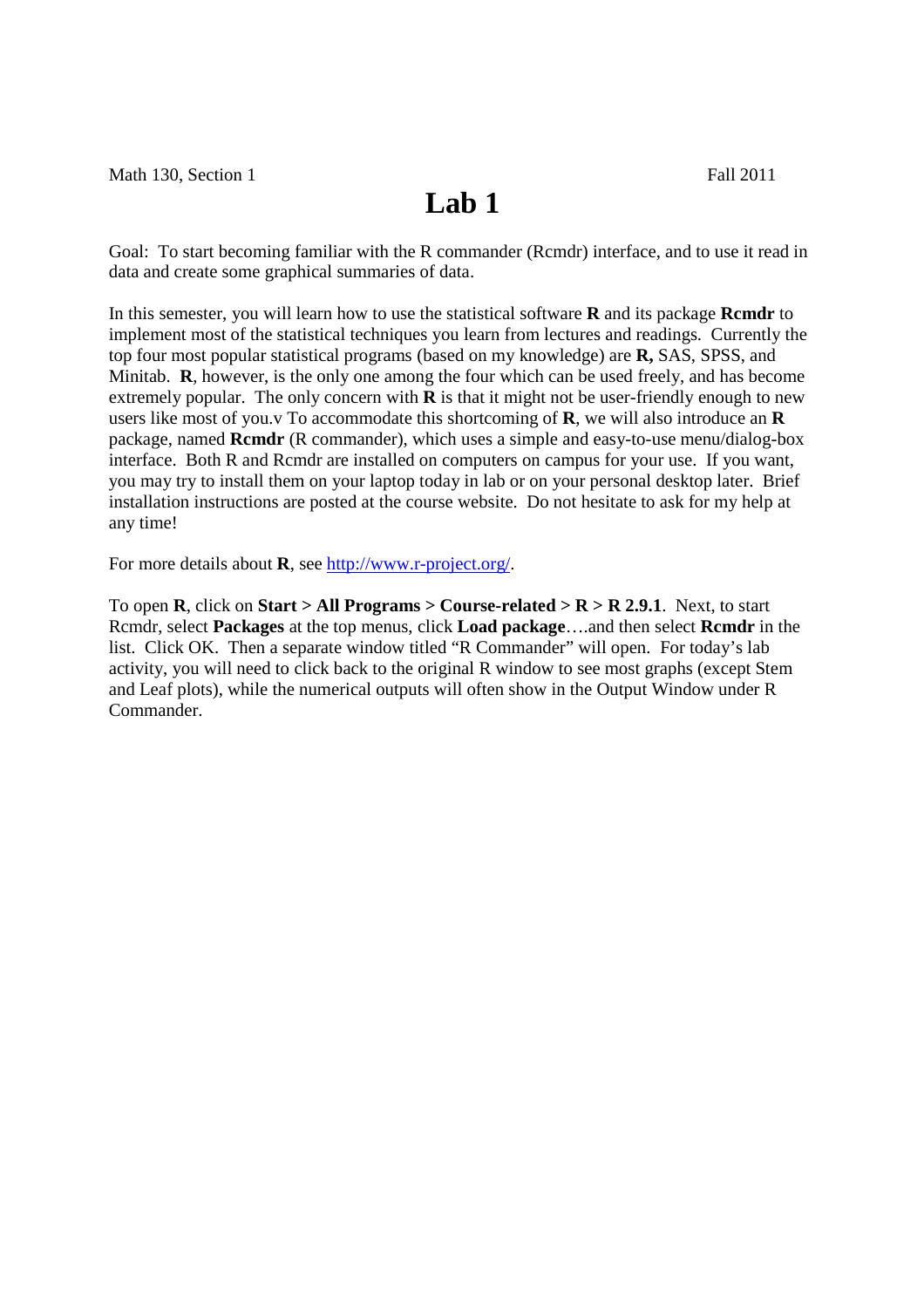## **PART 1: Collect and Analyze M&M data**

We'll start with a lunch-related question: Is the *color* distribution of M&Ms independent of *type*  of candy? First of all, find a partner to work with (at least for Part 1). Second, open Excel. Next, break open bags of plain and peanut M&Ms, count the colors and enter your data in the Excel spreadsheet, which should look like:

| <b>La</b>                                                                                                             | $\sim$ $\alpha$<br>H<br>ಾ<br>$\mathcal{P}$                          |                            |                                                       |                            | Book1 - Microsoft Excel non-commercial use |                                                          |  |  |
|-----------------------------------------------------------------------------------------------------------------------|---------------------------------------------------------------------|----------------------------|-------------------------------------------------------|----------------------------|--------------------------------------------|----------------------------------------------------------|--|--|
|                                                                                                                       | Page Layout<br>Home<br>Insert<br>Review<br>View<br>Formulas<br>Data |                            |                                                       |                            |                                            |                                                          |  |  |
| ĥ                                                                                                                     | % Cut<br><b>Ea</b> Copy                                             | $-11$<br>Calibri           | $\mathbf{A}^{\star}$<br>$\equiv$<br>$\equiv$ $\equiv$ | Wrap Text<br>$\frac{1}{2}$ | General                                    | ٠<br><b>ISS</b>                                          |  |  |
| Paste<br>÷                                                                                                            | Format Painter                                                      | $I$ U<br>開<br>$\, {\bf B}$ | 毒毒健康<br>事<br>$\mathbf{A}$ -                           | Merge & Center             | $$ +  %$<br>$\tilde{\pi}(\pmb{y}_0)$       | Conditional<br>$\frac{+0.0}{0.6}$ - 00<br>Formatting * a |  |  |
|                                                                                                                       | Clipboard<br>п,                                                     | Font                       | 模                                                     | Alignment                  | 围<br>Number                                | <b>IS</b>                                                |  |  |
| $\overline{\phantom{a}}$<br>$f_{x}% =-\sqrt{\varepsilon }^{2}+\left\vert \mathcal{G}_{x}\right\vert ^{2}$<br>O.<br>A5 |                                                                     |                            |                                                       |                            |                                            |                                                          |  |  |
|                                                                                                                       | A                                                                   | B                          | C                                                     | D                          | E                                          | F                                                        |  |  |
| $\mathbf{1}$                                                                                                          | Color                                                               | <b>Type</b>                |                                                       |                            |                                            |                                                          |  |  |
| $\overline{2}$                                                                                                        | Red                                                                 | Plain                      |                                                       |                            |                                            |                                                          |  |  |
| 3                                                                                                                     | Yellow                                                              | Plain                      |                                                       |                            |                                            |                                                          |  |  |
| $\overline{4}$                                                                                                        | Red                                                                 | Peanut                     |                                                       |                            |                                            |                                                          |  |  |
| 5                                                                                                                     |                                                                     |                            |                                                       |                            |                                            |                                                          |  |  |
| 6                                                                                                                     |                                                                     |                            |                                                       |                            |                                            |                                                          |  |  |
| --                                                                                                                    |                                                                     |                            |                                                       |                            |                                            |                                                          |  |  |

[Warning!] **R/Rcmdr is case sensitive**, so when entering your data in the Excel spreadsheet, be careful! Also make sure that you don't give additional space at the end of each word. i.e. **each row represents one observation** (one M&M candy), except the first row which specifies the names of variables.

**Q1.** Is the variable **Color** a categorical or quantitative variable?

Please save your M&M data set somewhere (Desktop, U drive, your USB, etc; you may want to save it in your U drive for future use).

To open it in **Rcmdr**, follow the following steps:

1. Click Rcmdr Window, and select **Data > Import data > from Excel, Access, or dBase data set…**.

2. In the window that opens, enter a **name** you would like to call your data set, e.g. *MMdata*. Click OK.

3. Find the data set file from wherever you saved it, click **Open**. In the window that opens, select the spreadsheet you saved your data (if you didn't change anything when saving your data in Excel, you would probably select "Sheet1"), and then click OK.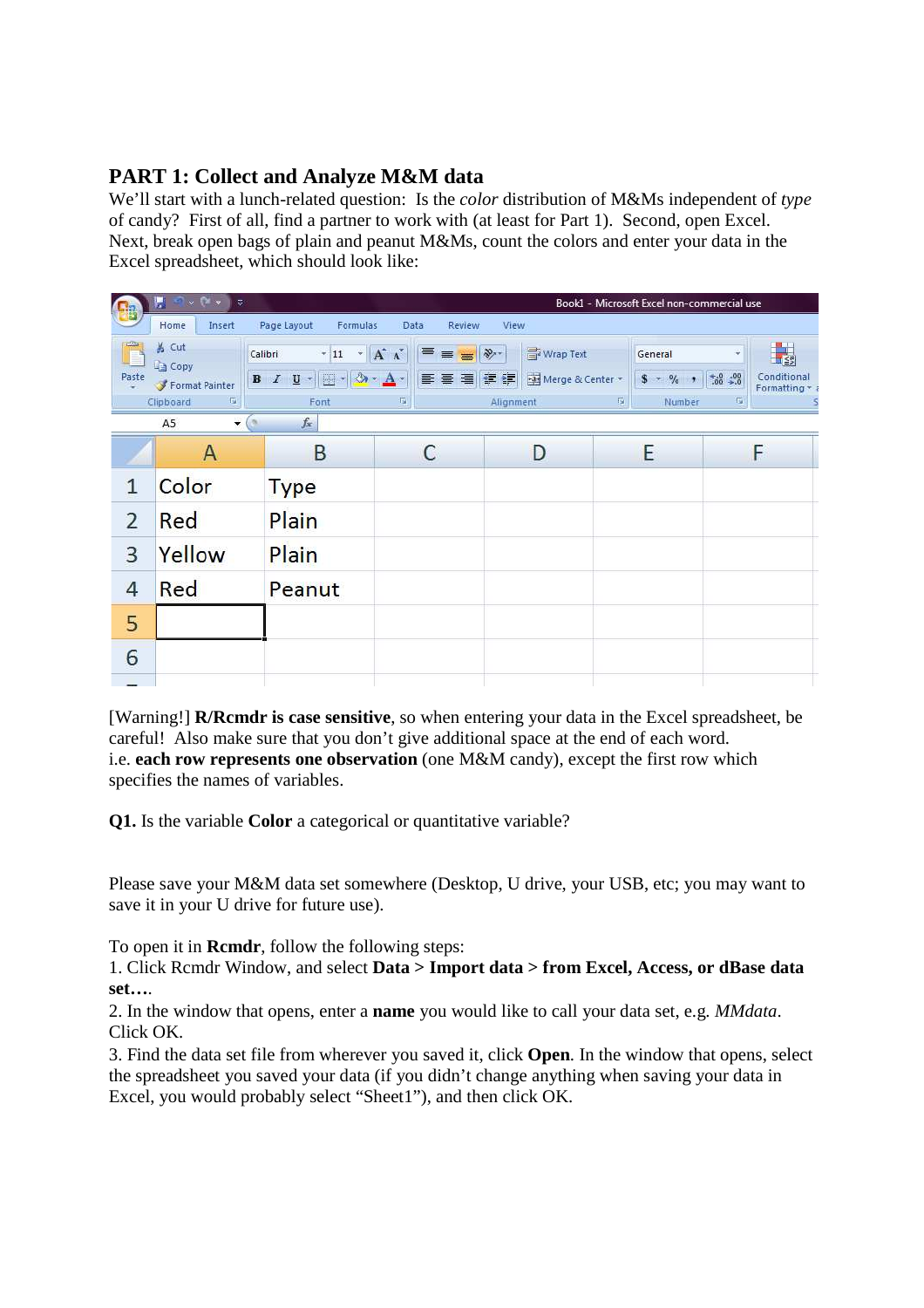Now that the data has been collected, feel free to dispose of it an appropriate way.

Recall that an easy way to describe a single categorical variable is to report what is the *sample proportion* (or percent) that fall into each category. For example, suppose we are interested in the variable *Color*. In Rcmdr, select **Statistics > Summaries > Frequency distributions…** and select the variable *Color* in the "Variables" field. Click OK. This gives us a frequency table and a relative frequency table of the variable *Color* in the *Output Window* under Rcmdr.

**Q2.** Give the frequency table you got as the answer to this part. How many candies in your bag are *yellow*?

**Q3**. Check the relative frequency table. What percent of candies in your bags are *red*?

Now let us make a graphical display of the data for the Color variable. For a single categorical variable, a **Bar Graph** is a good graphical summary. Again using Rcmdr, select **Graphs > Bar Graph…**. In the "Variable" field, select the variable *Color*. Then click **OK**. A bar graph should appear in your original **R** window (instead of in the window of Rcmdr). The bar graph makes the color percentages in the previous table easier to visualize.

**Q4.** Which color was the most common in bags you got?

Instead of describing a single variable, we are often interested in a relationship between two categorical variables. For example, we might want to see if there is a relationship/association between M&Ms' color and type/flavor. To do so, we need to construct a **two-way contingency table**. Using Rcmdr, select **Statistics > Contingency tables > Two-way table**…. In the "Row variable" field select *Color*, and in the "Column variable" field select *Type*. Select *No percentages* and **uncheck** *Chi-square test of independence* under Hypothesis tests. Click OK.

**Q5.** Give the two-way table shown in the Output Window of Rcmdr as the answer to this part.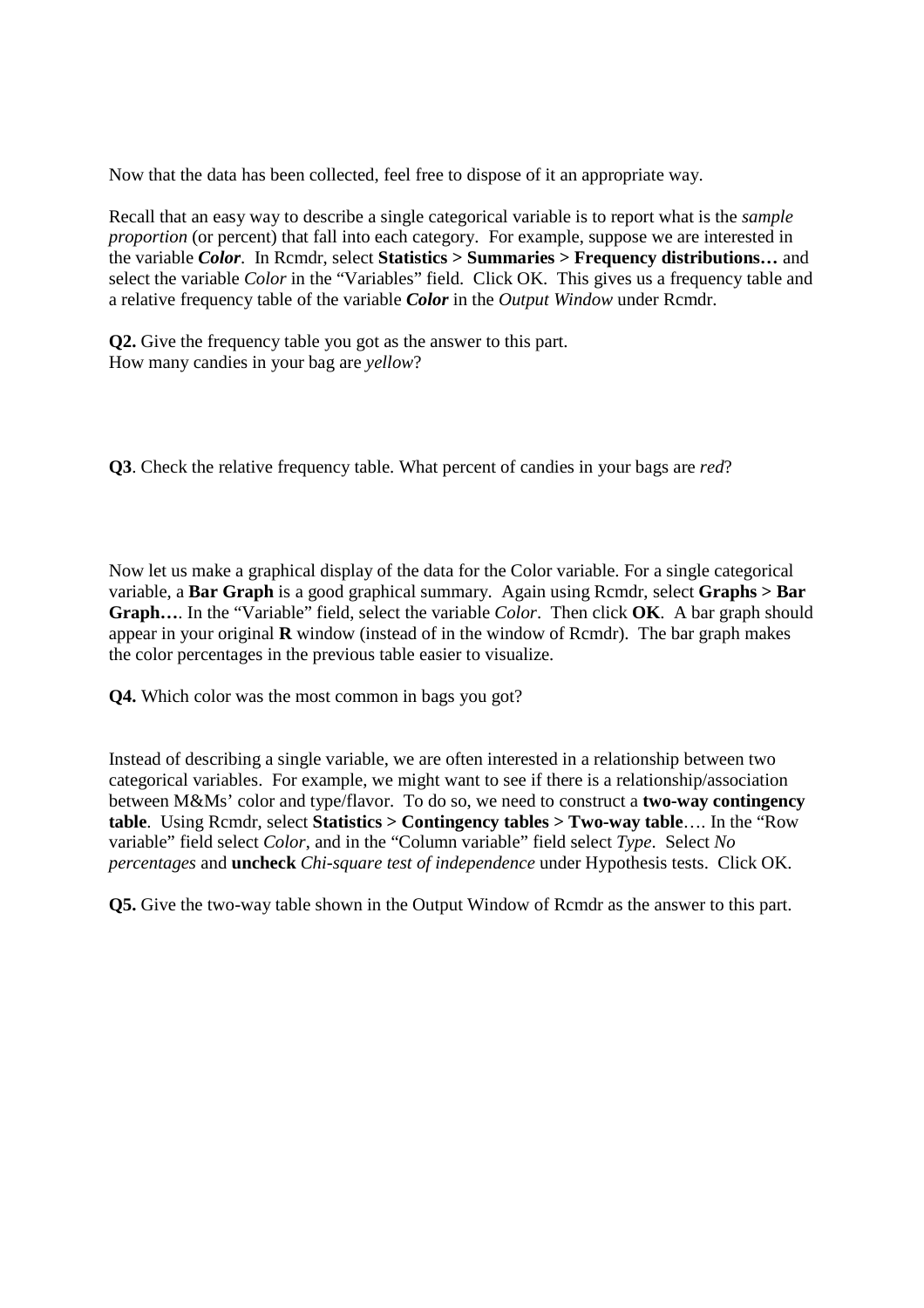The table given above contains the counts for each of all possible combinations of the variables. Use this two-way table to answer the following questions:

**Q6.** What percent of peanut M&Ms are yellow?

**Q7.** What percent of yellow M&Ms are peanut?

**Q8.** What percent of your M&Ms are yellow peanut candies?

Repeat above procedure but select *Row percentages / Column percentages / Percentages of tota*l instead. Use the corresponding three tables to verify your answers to Q6 – Q8 above.

**Q9.** Give the *conditional distribution* of **Color** for a given **Type** as the answer to this part.

**Q10**. Is the color distribution of M&Ms independent of type of candy? Explain.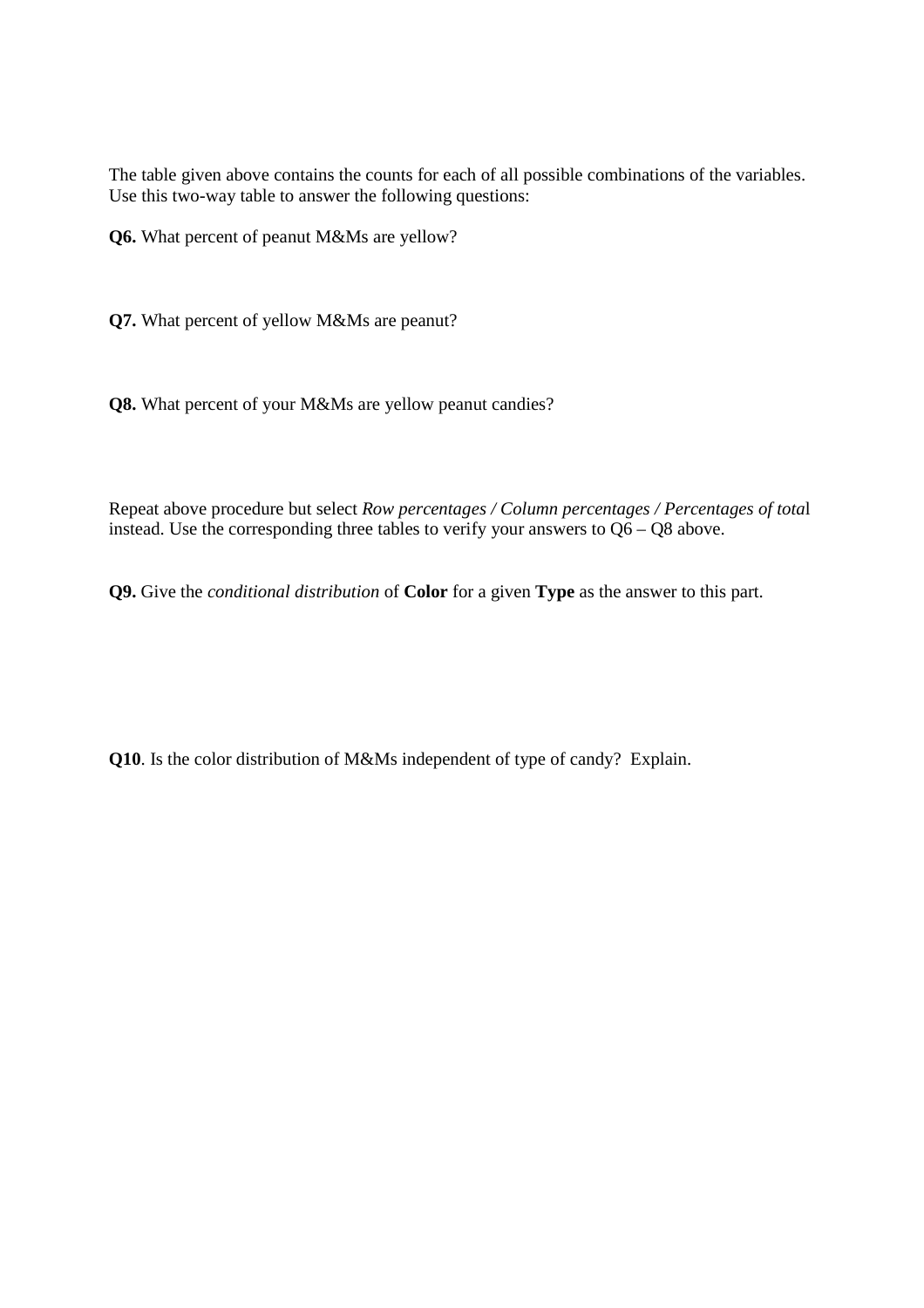## **PART 2: Describing Two Categorical Variables (Another example)**

200 adults shopping at a supermarket were asked about the highest level of education they had completed and whether or not they smoke cigarettes. Results are summarized in the table below. Is there an association between education level and smoking? Why do you think so?

|              | Smoker | Nonsmoker | <b>Total</b> |
|--------------|--------|-----------|--------------|
| High School  |        |           |              |
| 2-yr College |        |           |              |
| 4-yr College |        |           |              |
| Total        |        | l 50      | 205          |